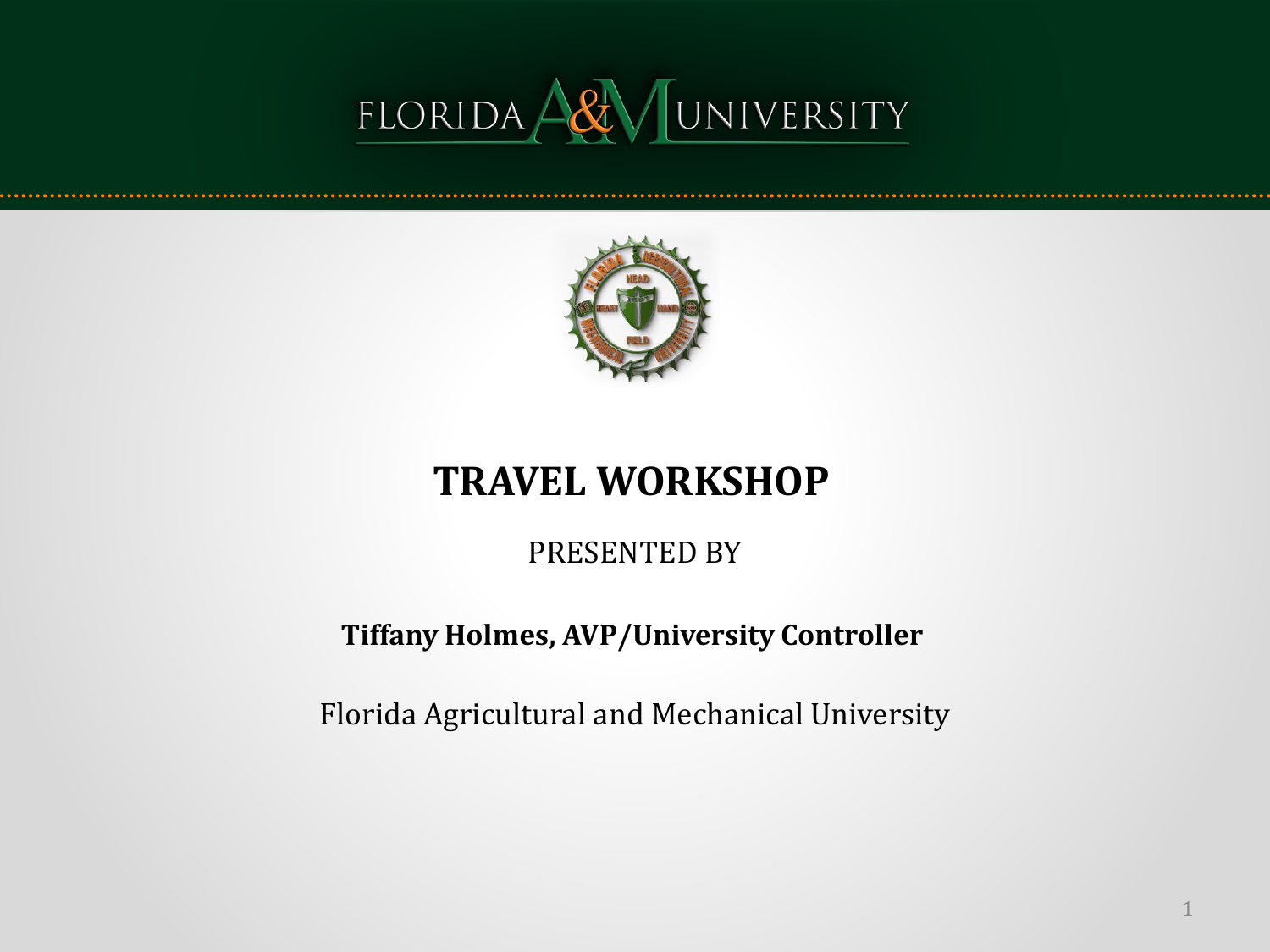

### **Florida Statute 112.061**

- Governs all University travel expense
- All travel must be authorized and approved with a stated business purpose that must benefit the state of Florida
- Subsistence Allowance
	- Breakfast, \$6
	- Lunch, \$11
	- Dinner, \$19
	- Reimbursed based on the provided schedule
	- Meals are not reimbursed when included in convention/conference registration fee

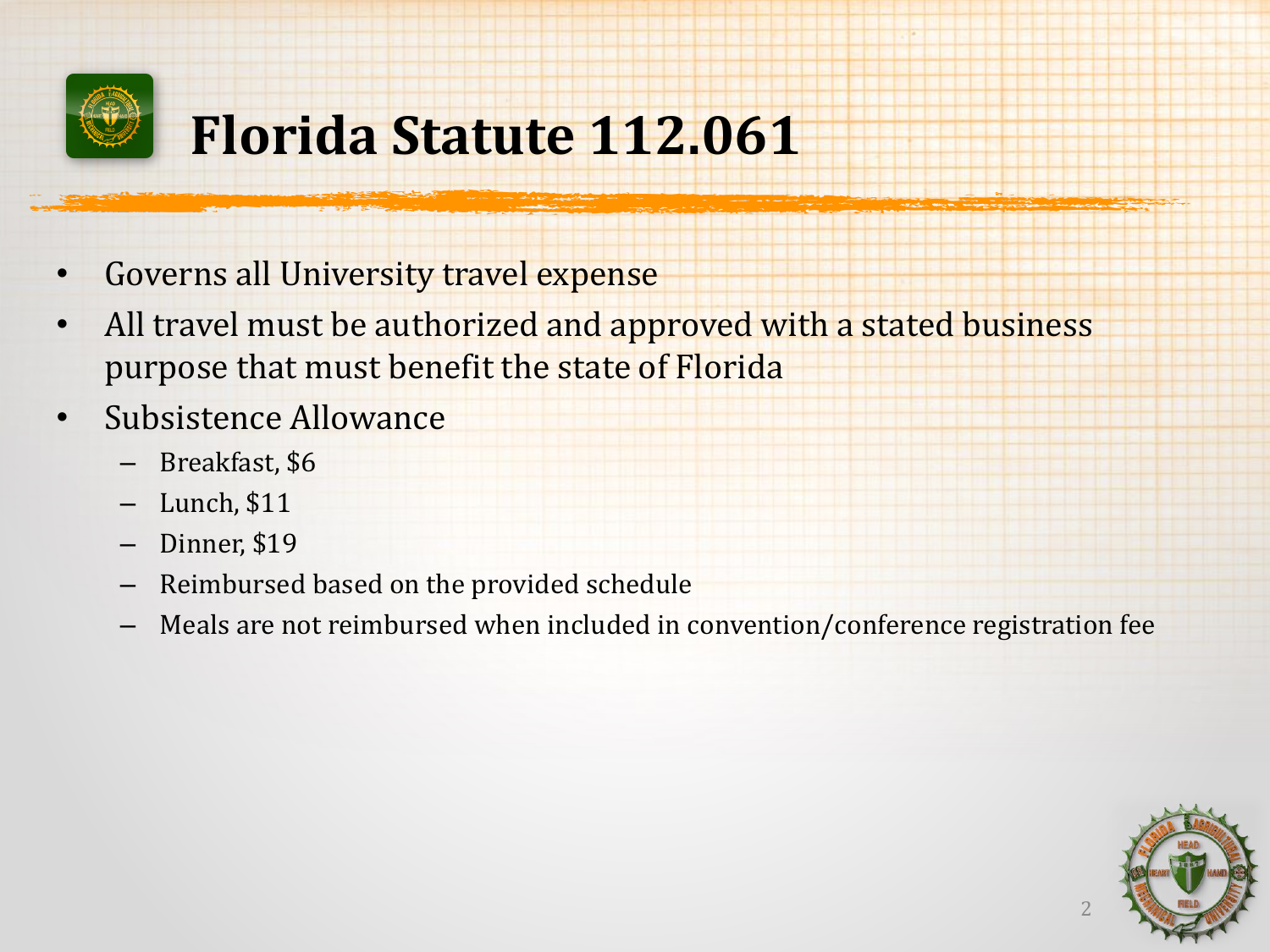

### **Florida Statute 112.061**

- **Transportation** 
	- Most direct, economical method of travel
	- Arrangements made for the traveler's convenience paid by the traveler
	- Method of travel based on the following:
		- Time of travel
		- Impact on productivity of the traveler
		- Cost (transportation plus required subsistence allowance)
	- Use of privately-owned vehicle is permitted
		- Travelers receive mileage allowance at 44.5 cents/mile

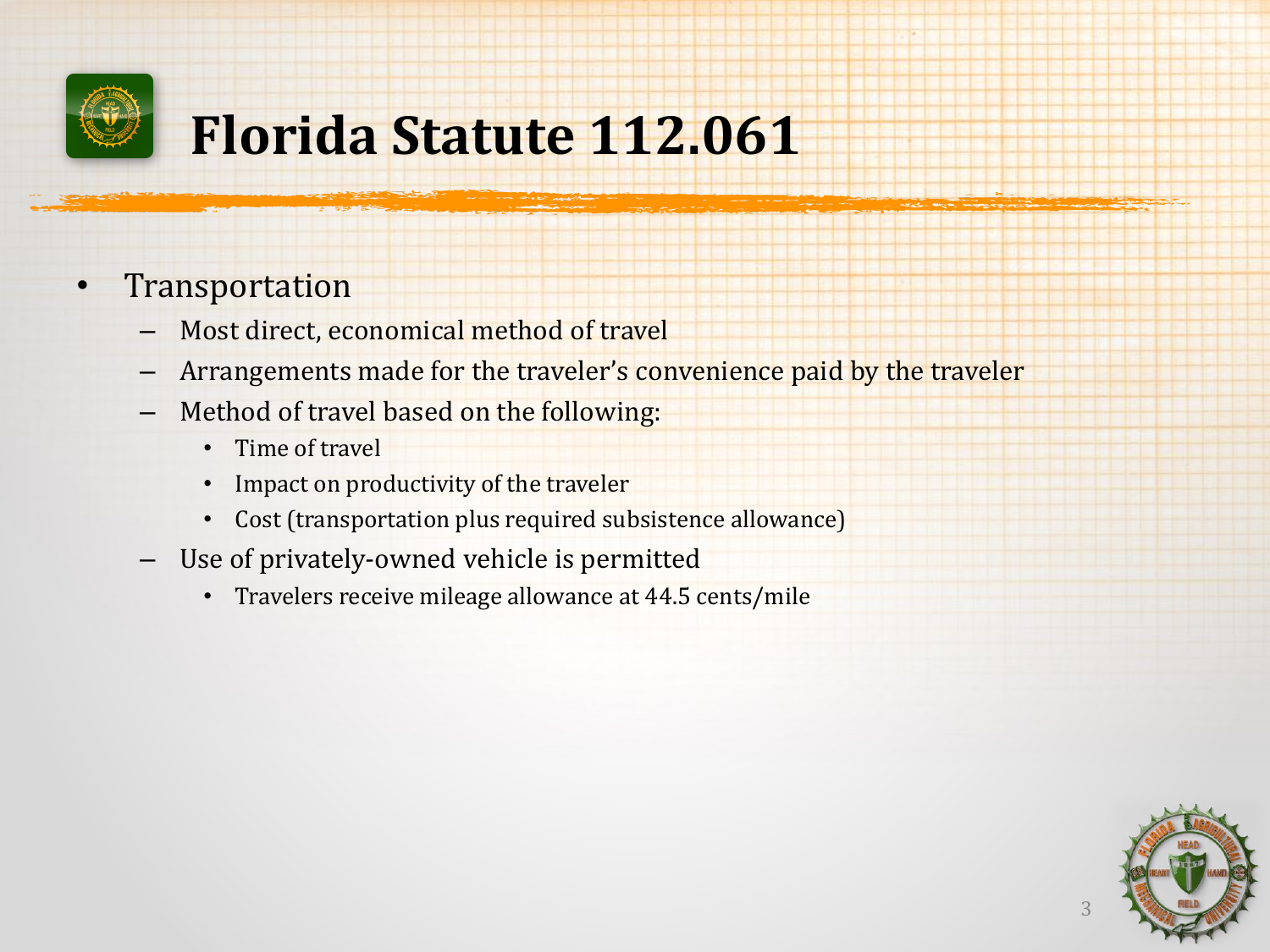

### **Florida Statute 112.061**

- Other Allowable Expenses
	- Taxi fare
	- Tolls
	- Parking fees
	- Convention/conference registration fees
- Advances are authorized to cover anticipated cost of travel

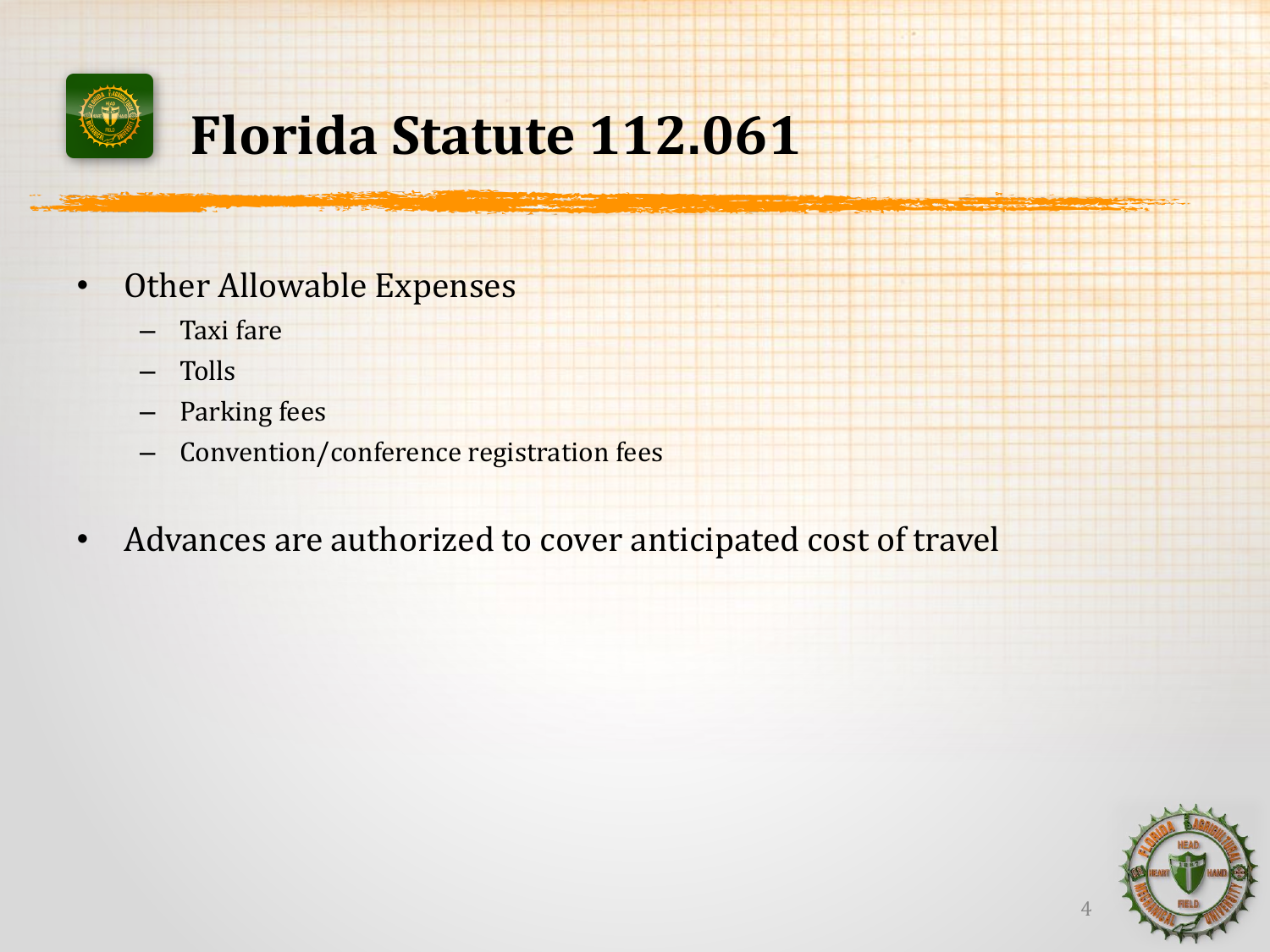

- Travelers are not to make commitments to travel or incur travel expenses without first obtaining appropriate approvals
	- iRattler's (PeopleSoft) Travel and Expense (T&E) Module
	- Workflow functionality
	- ImageNow

#### • Roles & Responsibilities

- Travel Representatives: must initiate ALL travel transactions in the T&E module must ensure appropriate approvals are obtained in advance of anticipated travel
- Directors/Principal Investigators/Sponsored Programs: review all T&E transactions for approval
- Travel Office:
	- audits, approves and processes all T&E transactions
- Travelers:

provide Travel Representatives with necessary information to create travel transactions, including all receipts upon return

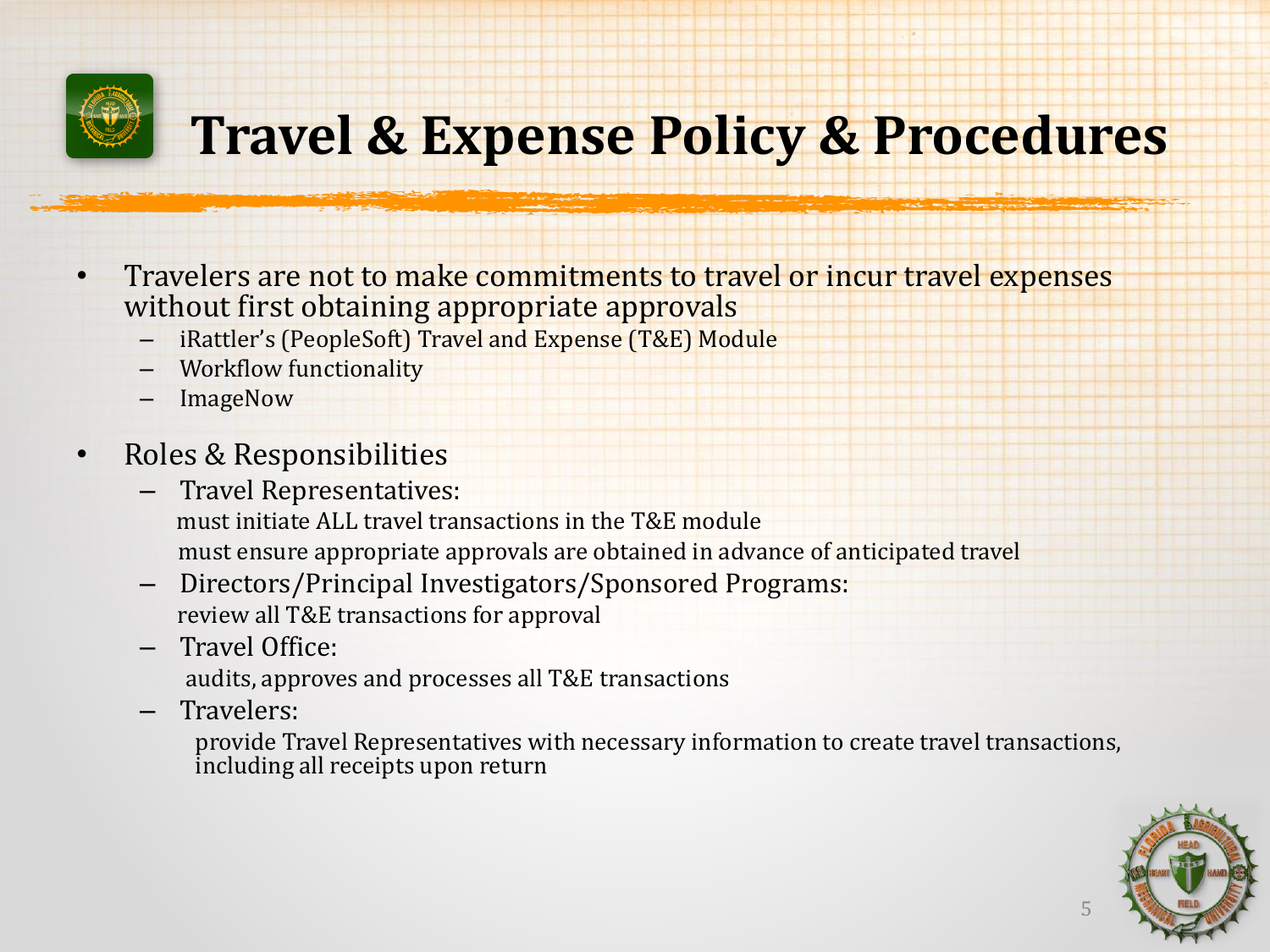

- A Travel Authorization, entered into iRattler's T&E module, is required for all travel
	- Must be approved by individual(s) with budgetary responsibility
	- Also audited and approved by the Travel Office
		- Transactions not approved are sent back to the Travel Representative for revision with accompanying notes
	- Recommend submission at least 15 business days before the planned trip
- A T&E Report is required for all reimbursements
	- Must be accompanied with receipts and agenda, if applicable
	- Due ten business days after return date

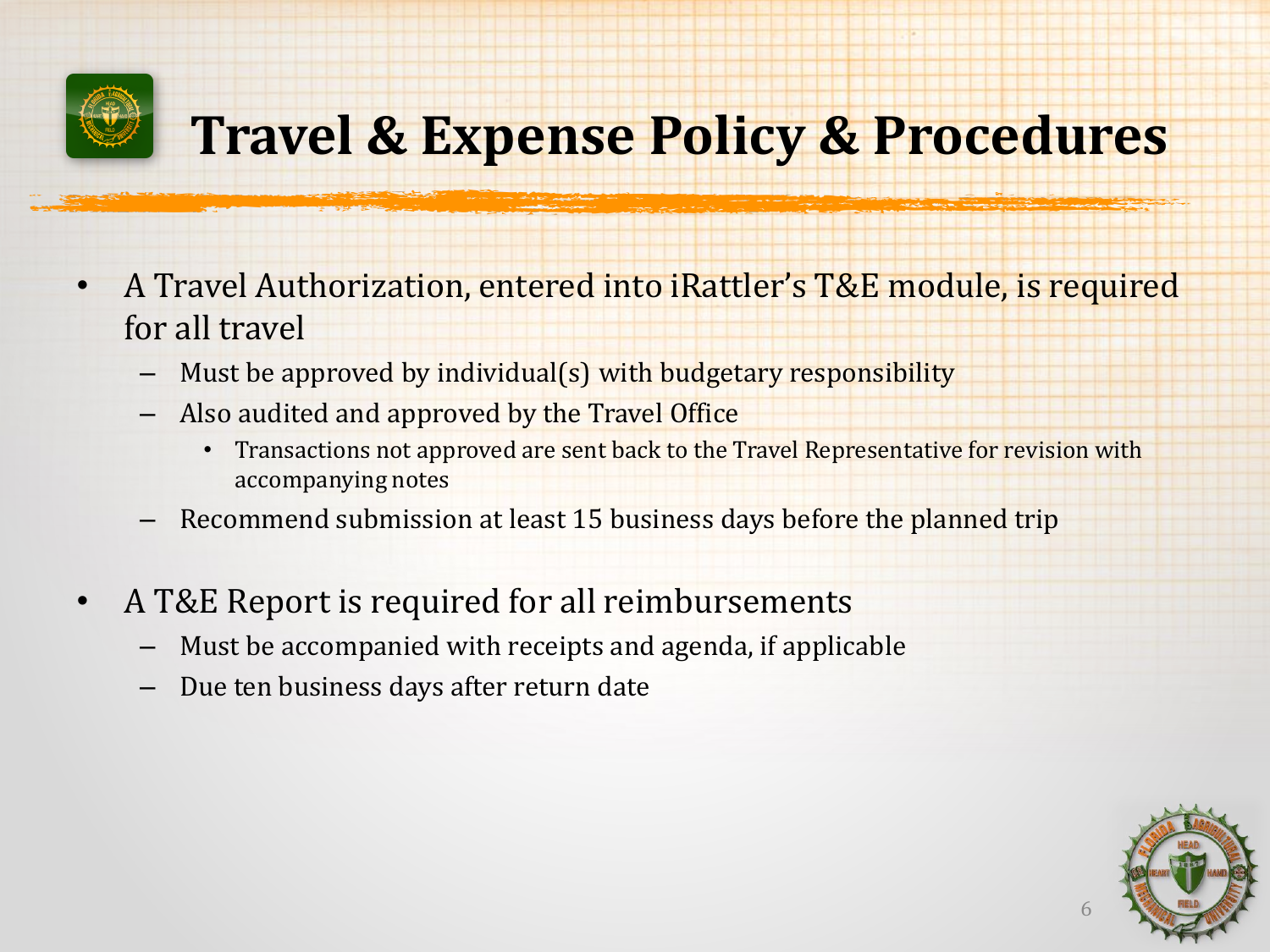

- Cash Advances
	- Approved for amounts up to 80% of estimated travel expense totaling \$200 or more
	- Recommend submission at least ten business days prior to trip
	- Any unused portion is due to the University within ten days after traveler's return
	- If not settled within 30 days, amounts due to the University are repaid via payroll deduction (employees are then ineligible for future advances)

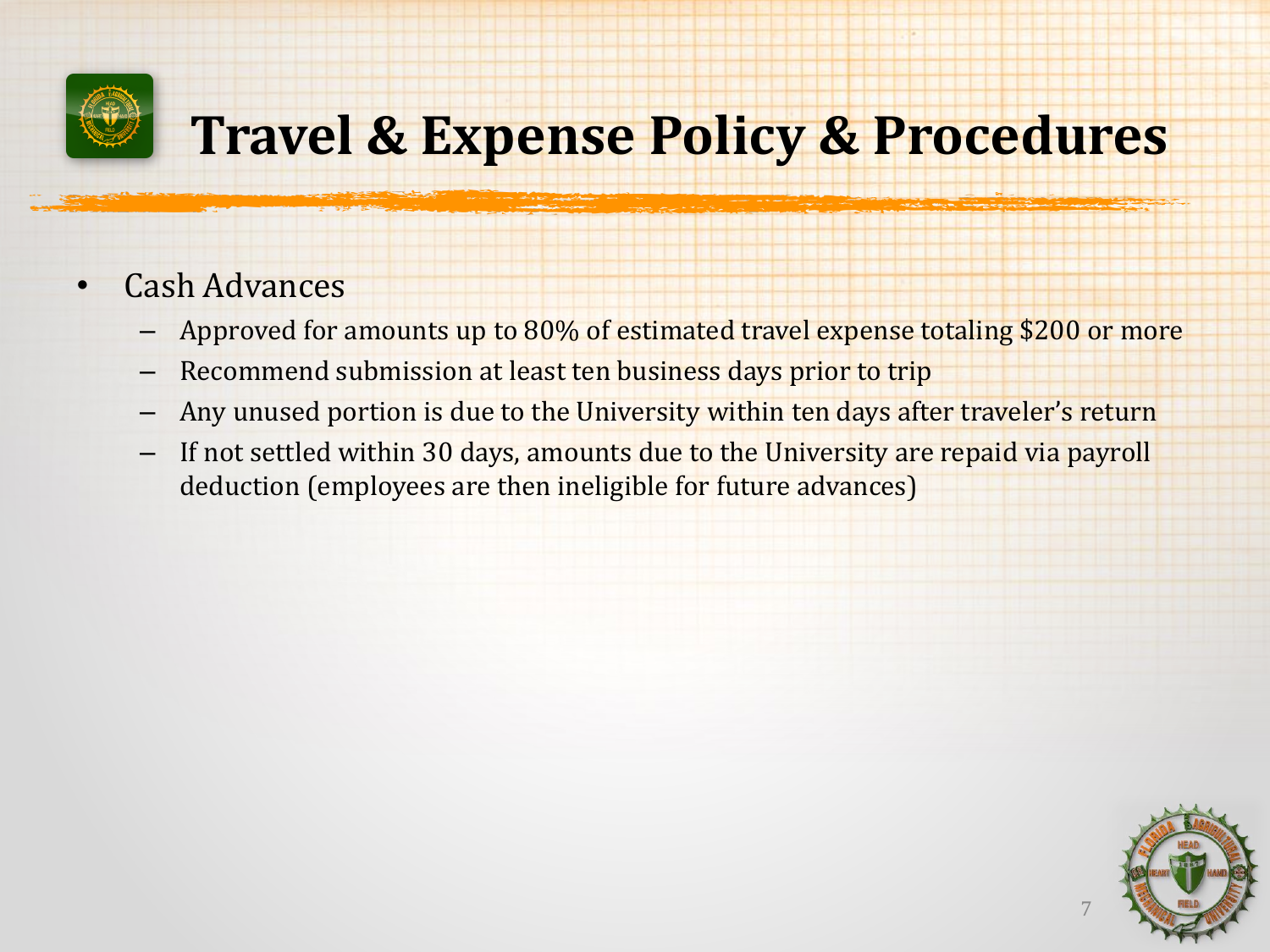

- Other Important Travel Information
	- Participation in the Delta SkyBonus Program
	- Enterprise Rent-A-Car is the state contracted rental company
		- Travelers are reimbursed the compact rate (no extras permitted)
	- Payment Request Forms are encouraged for student group travel
		- Payments made directly to the travel-related vendor (e.g. hotels)

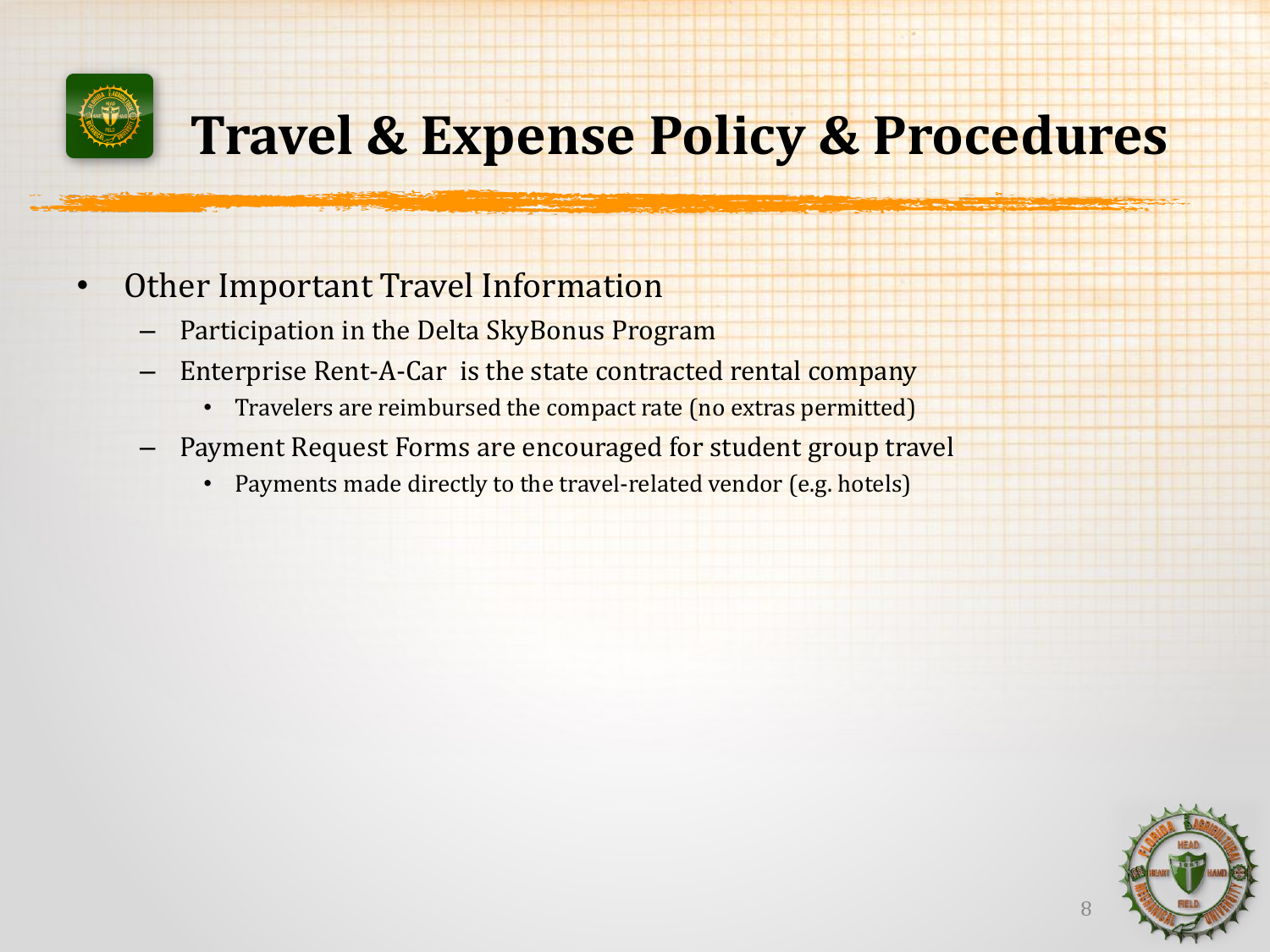

### **Audit Considerations**

- Standard Travel-related Operational Audit Topics
	- Historically, the focus was monitoring travel expenses managed by different systems, P-card versus T&E
	- Currently, the focus is on the president and board member travel expenses
		- Are these expenses in compliance with 112.061, Florida Statutes?
- FAMU's past travel-related audit challenges
	- Report 2013-103 cited late submission of expense reports, questionable expenses, group travel issues and FDLE investigations
	- Report 2014-108 cited NO travel-related findings
		- T&E module was fully implemented by FY 2013
	- Report 2017-197 cited late submission of expense reports
		- Expense reports submitted an average of 14 days late